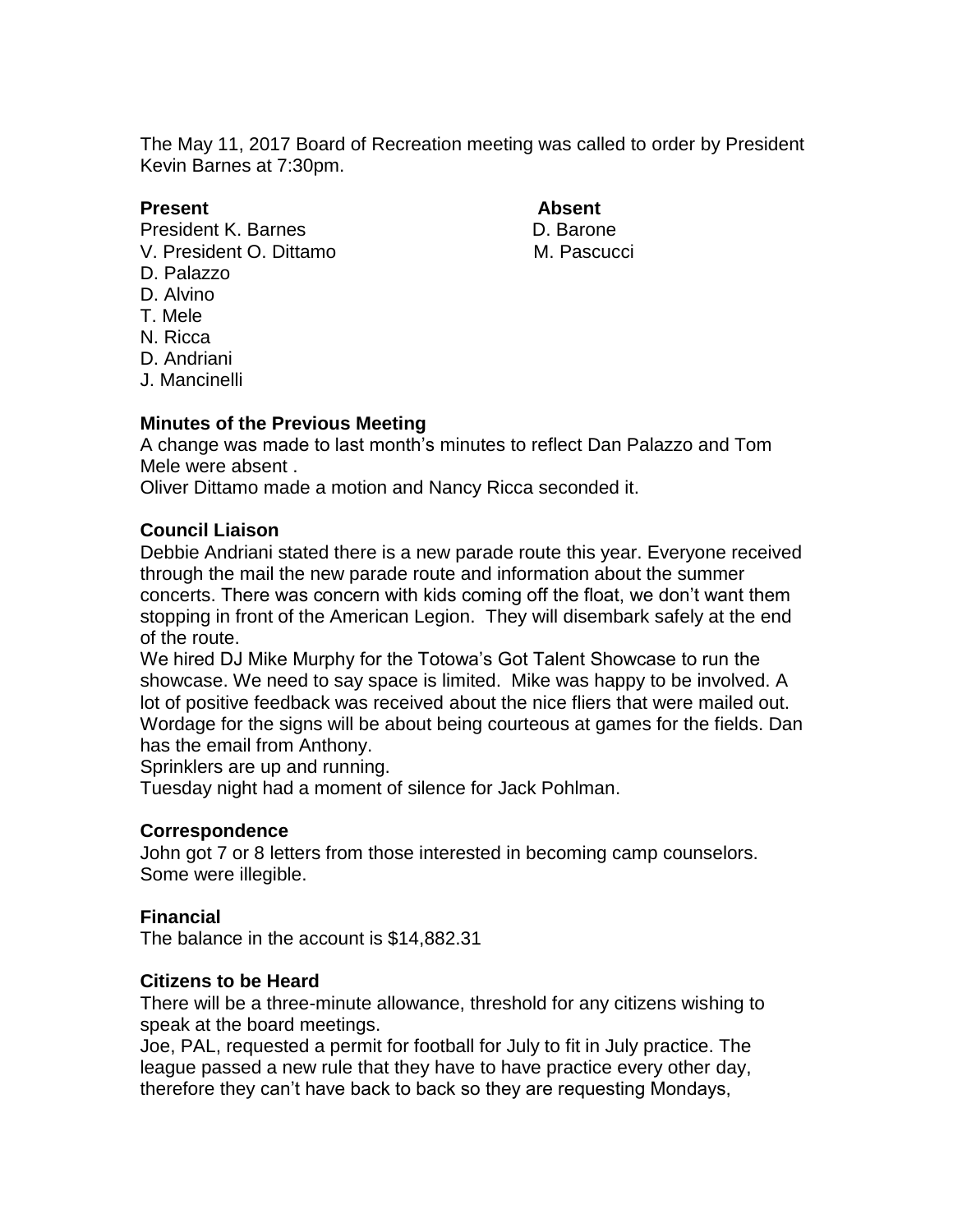Wednesday, and Fridays.

Tracy Borgese requested a permit for field time for women's softball July 10- August 31.

PAL Soccer request a permit for July 5- November  $26<sup>th</sup>$ .

Mickey will handle the permits.

The entire board needs to vote for all field usage going forward. Field use needs to be equitable for all leagues involved.

## **Personnel**

John Mancinelli is accepting applications, drop off at clerk's office or 93 Lincoln Ave. If interested, tell them to send in a letter of interest to become a counselor for camp.

# **Fields and Grounds**

Tom Mele submitted report-Floyd-swing set needs repair.

Bogert- Major work going on, whick may deter others from playing there. Kennedy- Soccer net is back up. They just move back and forth when they need it.

All tree limbs have been cleaned up at all parks. Oliver and the board acknowledged the great job that we think the DPW is doing …doing a really good job keeping fields well kept.

Debbie reported that a resident did send the Mayor a letter stating that she felt that the brush and trees that were cleared at the PAL created an eye sore,stating that it looks like a devastated area. The resident also wrote to the DPW with the same concerns.

John Waryas needs permit for PAL

# **Permits**

See above

# **Pool**

John stated that Jimmy Niland thinks the area that is fenced in when you walk in is a good area for the bocci court . Debbie suggests plastic horseshoes for the horseshoe pit.

Pam came up with a solution for sign ups to help with the crowds-Different stations:

- express line for people who sent in check and just need new numbers.
- New registrations area
- Renewals area

Will set up balloons and tickets to go to each section/line. In need of a person to be a badge person. Put name in and then it needs to be laminated with pins. Lisa Nash will be filling in for Pam the second night.

Go to camp registration first to get receipt before going to pool. Pam will send wording needed for signs. Need entrance signs at the door. Table will be set up with extra forms.

Need change for camp and pool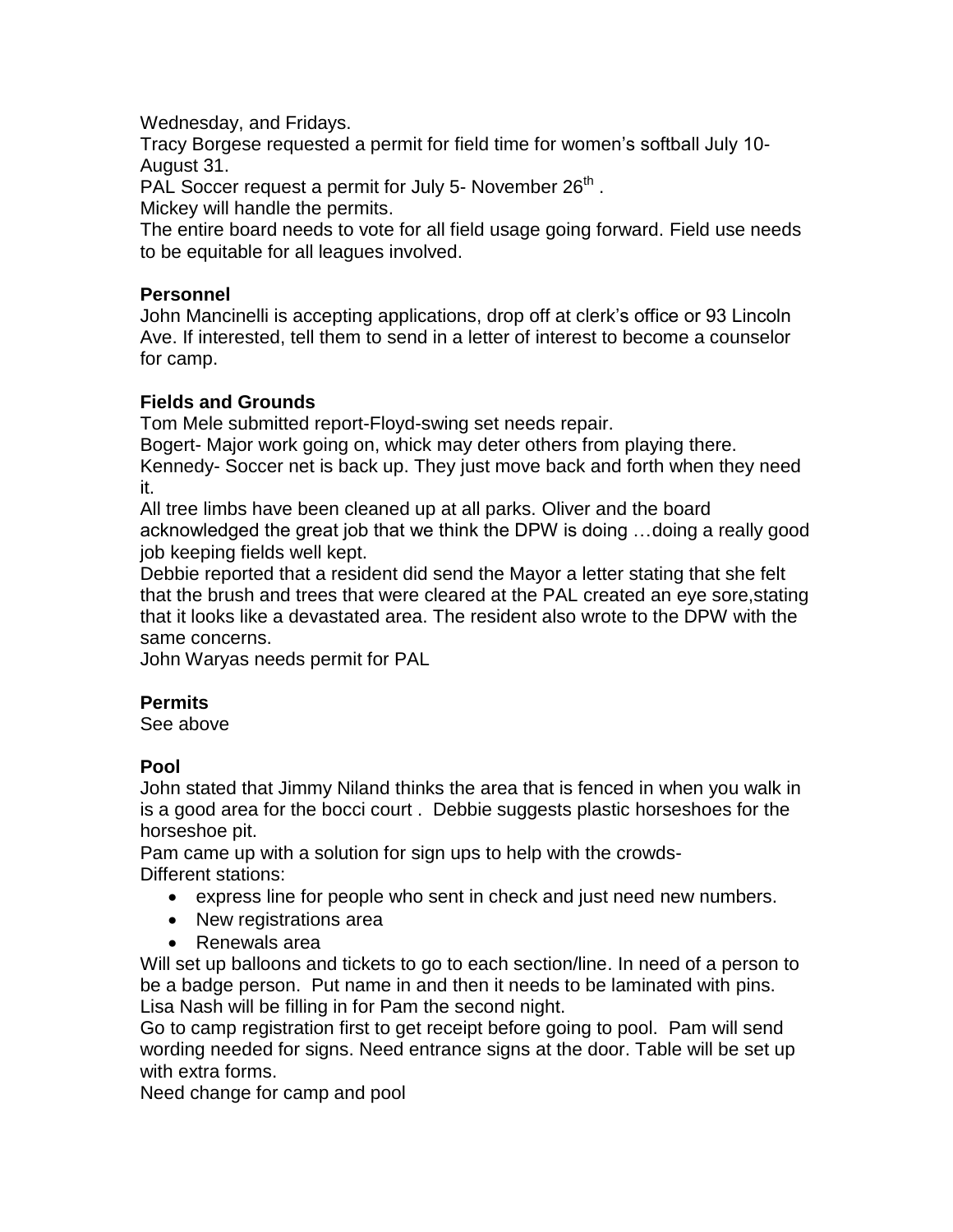At the pool this year there will be 2 registers, one in kitchen and one at entrance all preprogrammed to keep track of everything. Auditor was happy that we have improved methods.

Ward Ice Cream will be lending us a freezer to use. Food, snacks need to be inventoried to cut down on deliveries. We need to have inventory and they need take inventory constantly.

Benches and tables are painted and clean up and are in the inside of the building at the pool.

# **Old Business**

None

# **New Business**

Yankee game …needs invoice….financial department has backed us as per William Lawson(Yankee contact)….\$55 a ticket…need to get invoice to move forward.

PBA food truck fest… We hired 40 North Band for them(2-5pm)….Contact Pete Campilango for stage,need tents(Nancy and Dan)

Summer concerts….Color Guard for first night to start summer night with Star Spangled Banner.

Camp-met a few times with Brianna. John wants to book trips but a lot of them need 20-25% deposit. Medieval times want 25 % just to hold date. Municipalities are held accountable for everything. Need PO's

SkyZone, John will also check out new trampoline place by mall, Circus show, farm day, movie day, bowling place-Fair Lawn Bowl 90 minutes to play,

SkyZone have to sign a waiver. Still trying to get other shows.

John also inquired about the Mom-Son bowling day.

Debbie suggested to Tom to get a date for Movie night so flyer goes through school before school lets out.

PAINT Nite- Tom changed the date to June 23<sup>rd</sup> which is a Friday, got PAL and the paint place. May 24th ticket sales Tom will do. 40 people limit-\$25 cost. We should print out the same form for every sign up...so we are always on the same page. Form should include email/name/phone number.

# **Programs**

See above

# **PAL**

Read text message from Anthony:

On April 20<sup>th</sup>, we held our board elections, the end result was Julie Alesandrelli for president and George DiPasquale for Sgt. At Arms

This Saturday is our second annual football beefsteak and tricky tray at the PAL. Tickets are \$50 should anyone like to attend.

Field requests for fall are in process and you should have them tonight from Joe and Kevin.(see above)

6/23 is blocked off at the building for your Paint Nite.